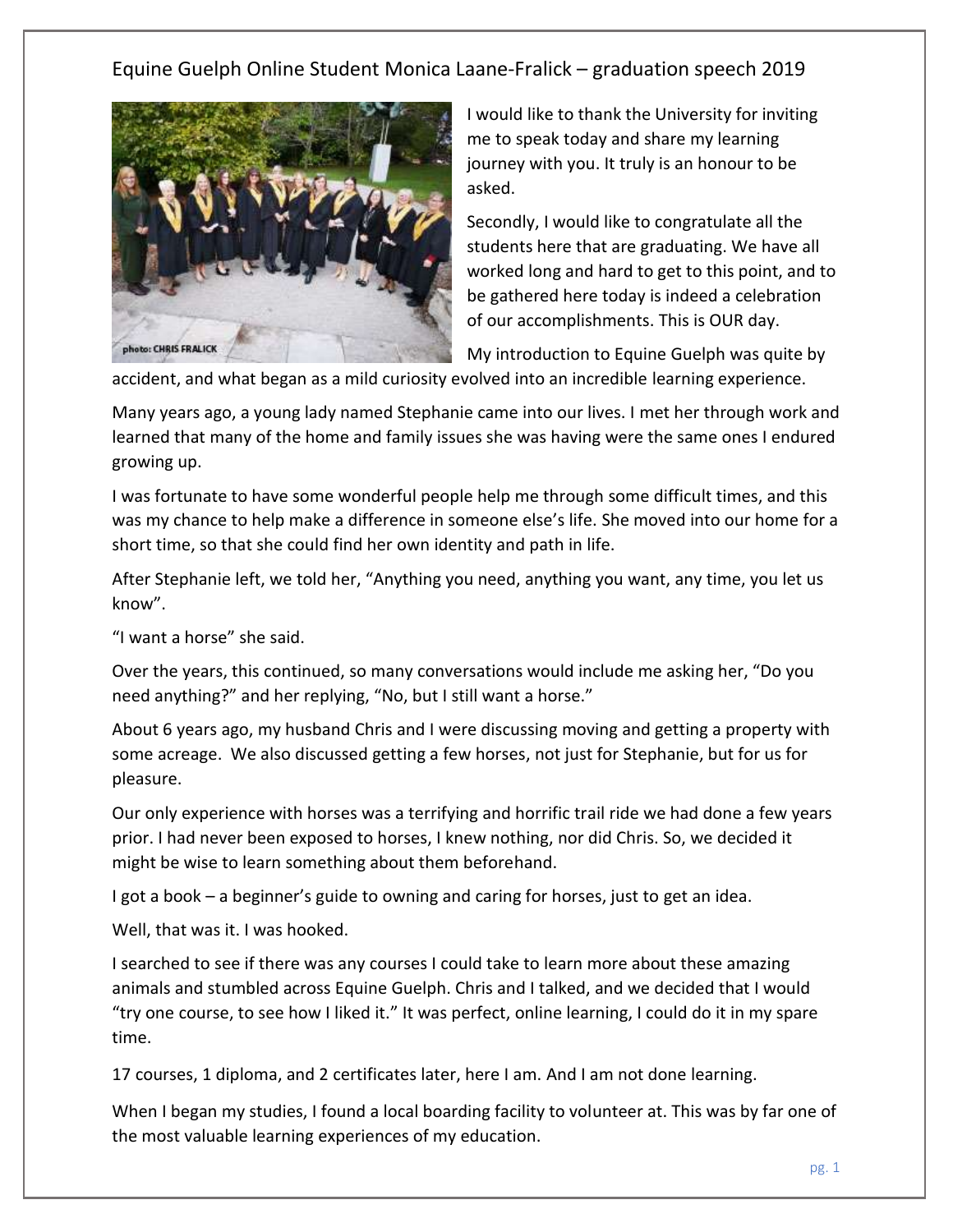I learned about handling, feeding, grooming, behaviours, farm safety, winter and summer survival, everything a horse needs for day-to-day care, plus more. I attended clinics, horse shows, helped at competitive events - I was combining practical knowledge with what I was learning in school.

I also learned that if horses do not wish to come near you, they can teleport themselves across several acres to the opposite end of the paddock. Poof! 1000 pounds gone in a second, just a blip on the horizon.

Sadly, I also learned what not to do. I witnessed many dangerous situations, and saw many decisions made that were not in the best interests of the horse's welfare.

Throughout my courses, I found that this was not the exception. I discovered that many people who handled and cared for horses were not educated in their care and needs. As boarders, many are at the mercy of the owners and caregivers, and we all assume that because they have the business, they have the knowledge to do right by our animals. Sadly, this is not always the case.

Chris and I talked, and we decided that we could do this. We could open a boarding facility and do it right. And make all kinds of money.  $\circled{a}$ 

So, I plunged into the Business Management courses. What an eye opener!

I met Chris Pohlkamp last year, (the instructor for the course) and she asked me what I had been doing since taking the Business Management Course. I jokingly told her that I had planned on opening a boarding facility but changed my mind after taking her course. While this comment may seem to be unflattering, it is actually the opposite.

This course was so thorough in teaching me to analyze both the financial and human costs of running a successful boarding facility. I wish more people would do this before jumping into such a venture.

One day, I may still wish to have a small operation. I have the tools and the knowledge with a solid business plan – I know what I am in for.

My studies continued and I began to complete the requirements for the Equine Welfare Certificate.

Last year, while taking the Equine Welfare course, my learning journey took yet another turn. Having completed so many courses, I was stumped for a topic for my major assignment, so I reached out to my instructor, Gayle Ecker, to ask for advice.

I told her I felt that I had "been there done that" with many of the topics I was looking at, and I wanted something that "I could really sink my teeth into."

She posed this question to me: "Is it generally human behaviour and human decisions that impact on the negative welfare of horses? By the same token, is it human behaviour and human decisions that can impact on the positive welfare of horses?"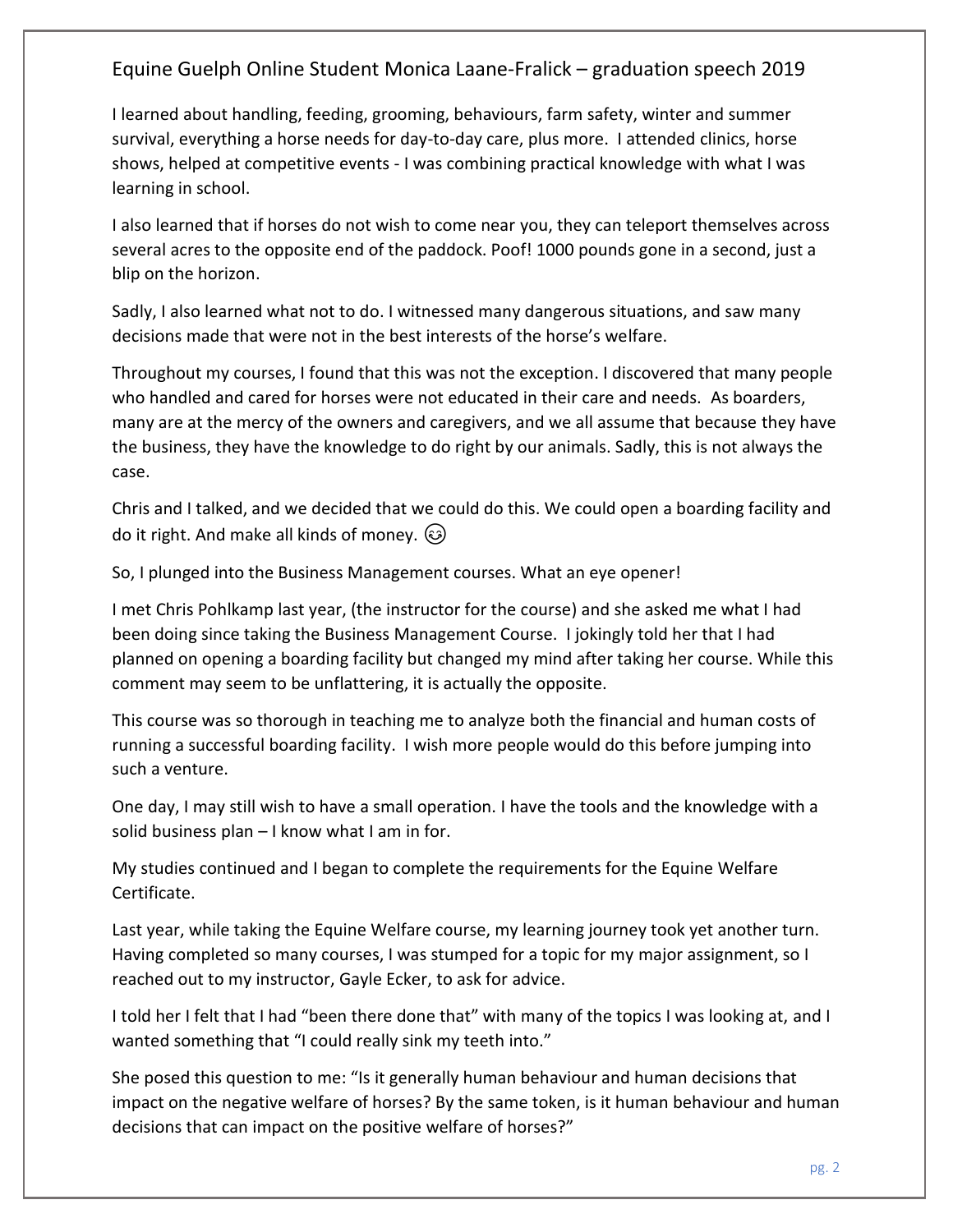And so began the next part of my education – into Human Behaviour Change for Animal Welfare, an emerging science which can be the key to helping us understand why we make the decisions that we do when it comes to our horses by studying our own behaviours.

Science has provided us with most of the answers to avoid neglect, suffering and abuse. Yet, many who interact with animals still do not follow sound practices to improve animal welfare or they follow the advice of others whose approaches can have negative impacts.

As humans, we have the knowledge, motivation and understanding to make changes to our behaviours, but we need to study ourselves and change our habits and views first.

When I started all of this, I had no real idea where I was going or what I was going to do with all this knowledge. Now, moving forward, I feel the best contribution I can make to the equine industry is to share what I have learned and what I will continue to learn.

My desire is to not so much physically work with horses but contribute to the education and research side of the industry.

Having just completed my Editing Certificate through Simon Fraser University, I am starting a career in equine journalism and editing.

My focus for my writings will be on improving equine welfare across the globe, whether it be through genetic research which can help detect genetic diseases, to human behaviour change, to simply educating people on proper horse care and making better decisions for their horses.

I am also looking into becoming a peer helper or teaching assistant for one of the Equine Guelph courses.

Our instructors challenged us to look deeper for answers, to look for reliable sources, to not take information at face value, but prove its validity. I intend to do this in everything I do, and I would like the opportunity to help students as my instructors and peer helpers did for me.

Another student and I recently met up at the International Society for Equitation Science Conference held here in August. We are going to do a research project together and hope to be able to present this ourselves at the conference in the near future.

Beyond that, I am looking into pursuing my Masters in Equine Science. (I do not even have to look at my husband right now to know he is rolling his eyes, but I also know he will support me in my decision, just as he has done in the past.)

In the world of horses, we cannot stop learning – to do so would be a great disservice to the animals we have invited into our world. New research will emerge. We will continue to find new ways and better methods of improving equine welfare across the globe.

However, I chose to get the messages out, whether it be at a horse event, a clinic, through teaching, through casual conversations at a facility, helping at EquiMania! or through an article I will write, I know that I must be part of the change. I believe that all of us that have completed the equine studies have a responsibility to make our world a better place for the horse.